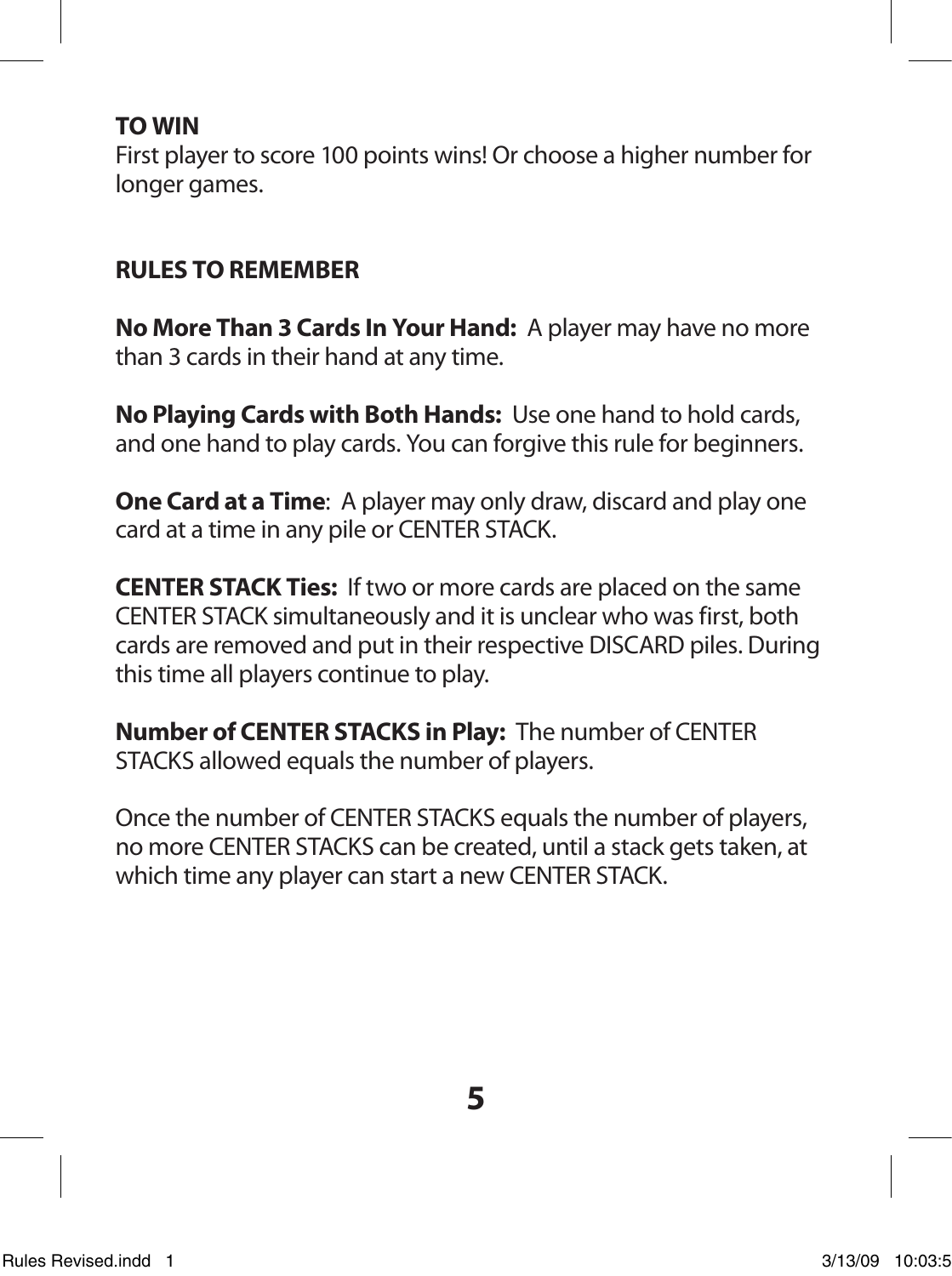

**Illustration by: Dave Titus Licensed from:** GaZima Games, Inc. **Special Thanks:** Fiona, Zoey, Tori, Mali, Sarah, Jenna, Dean, Bonnie, Karisa, Dana… and to you!

Thanks for playing Ratuki™. We hope you enjoyed a pause from your hectic day to unwind, laugh, smile and create a memory. Your suggestions and comments are always appreciated. Please share with us:

**Write:** USAOPOLY, Inc. 5607 Palmer Way, Carlsbad, CA 92010 **Email:** customersupport@usaopoly.com **Call Toll-Free:** 1-888-876-7659

Ratuki and the Ratuki logo are trademarks of USAOPOLY, Inc. Copyright © 2009 by USAOPOLY, Inc. All Rights Reserved. Licensed from GaZima Games, Inc. MADE IN CHINA. Conforms to the safety requirements of ASTM F963.

Manufactured & distributed by: USAOPOLY, Inc. 5607 Palmer Way, Carlsbad, CA 92010 U.S.A. (760) 431-5910 • www.usaopoly.com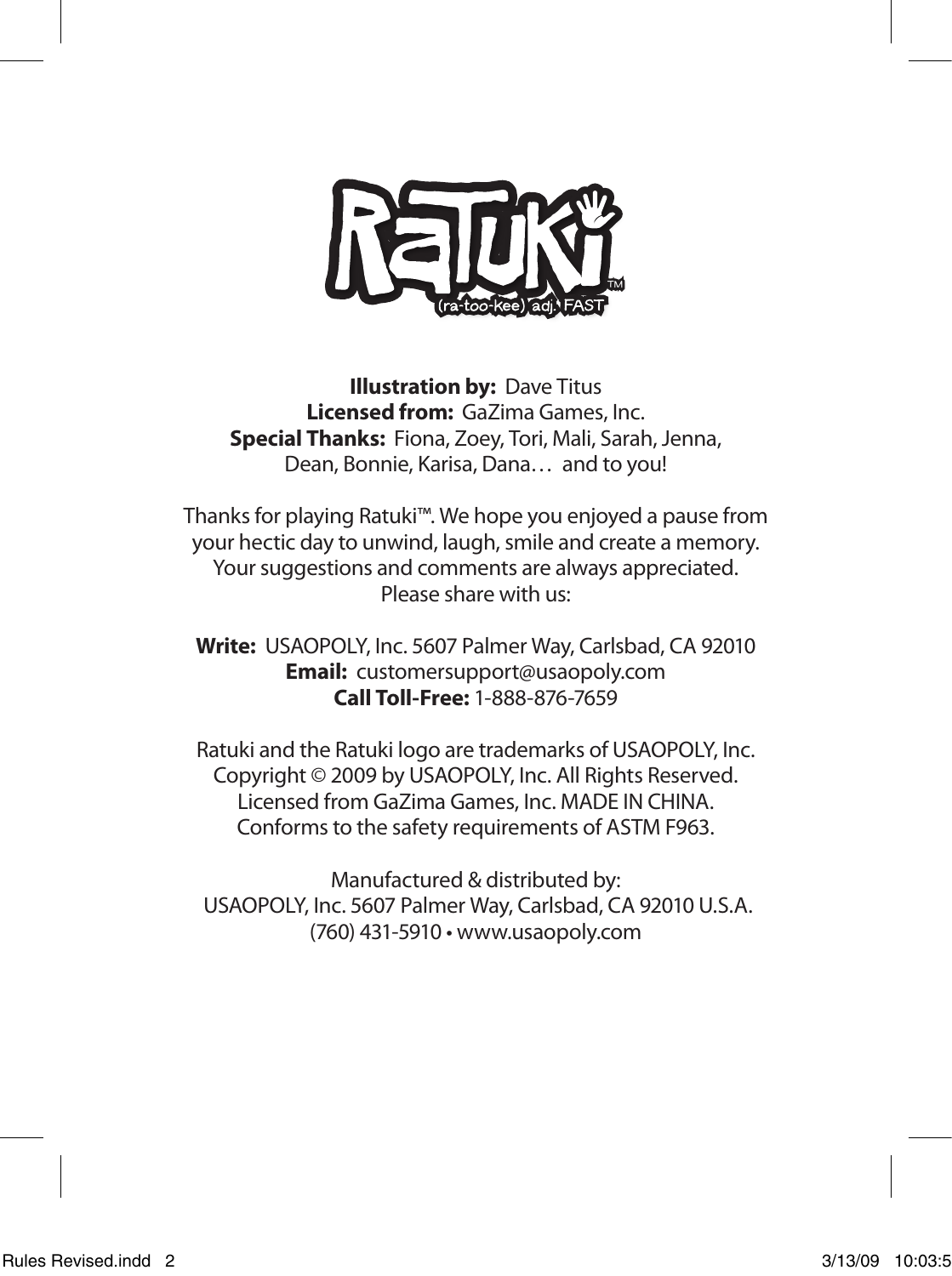## **Game Instructions**



2 to 5 players Ages 7 & Up

### **CONTENTS:**

- Ratuki™ Game Instructions
- 5 decks of cards in 5 different colors (35 cards in each deck totaling 175 cards)

## **OBJECT OF THE GAME**

Be the first player to score 100 points by collecting the most cards from the center stacks.

## **THE CARDS**

Ratuki™ is not your traditional card game. Each color deck has 35 cards containing different numbers and symbols for 1-5 and two wild Ratuki™ cards. See below for example of each. Any reference to a number in these instructions includes all symbols.



In Ratuki™, everyone maintains their own 3 card piles: DRAW, DISCARD and SCORING, and at the same time everyone plays on multiple CENTER STACKS in the middle of the table.

The maximum number of CENTER STACKS in play equals the number of players.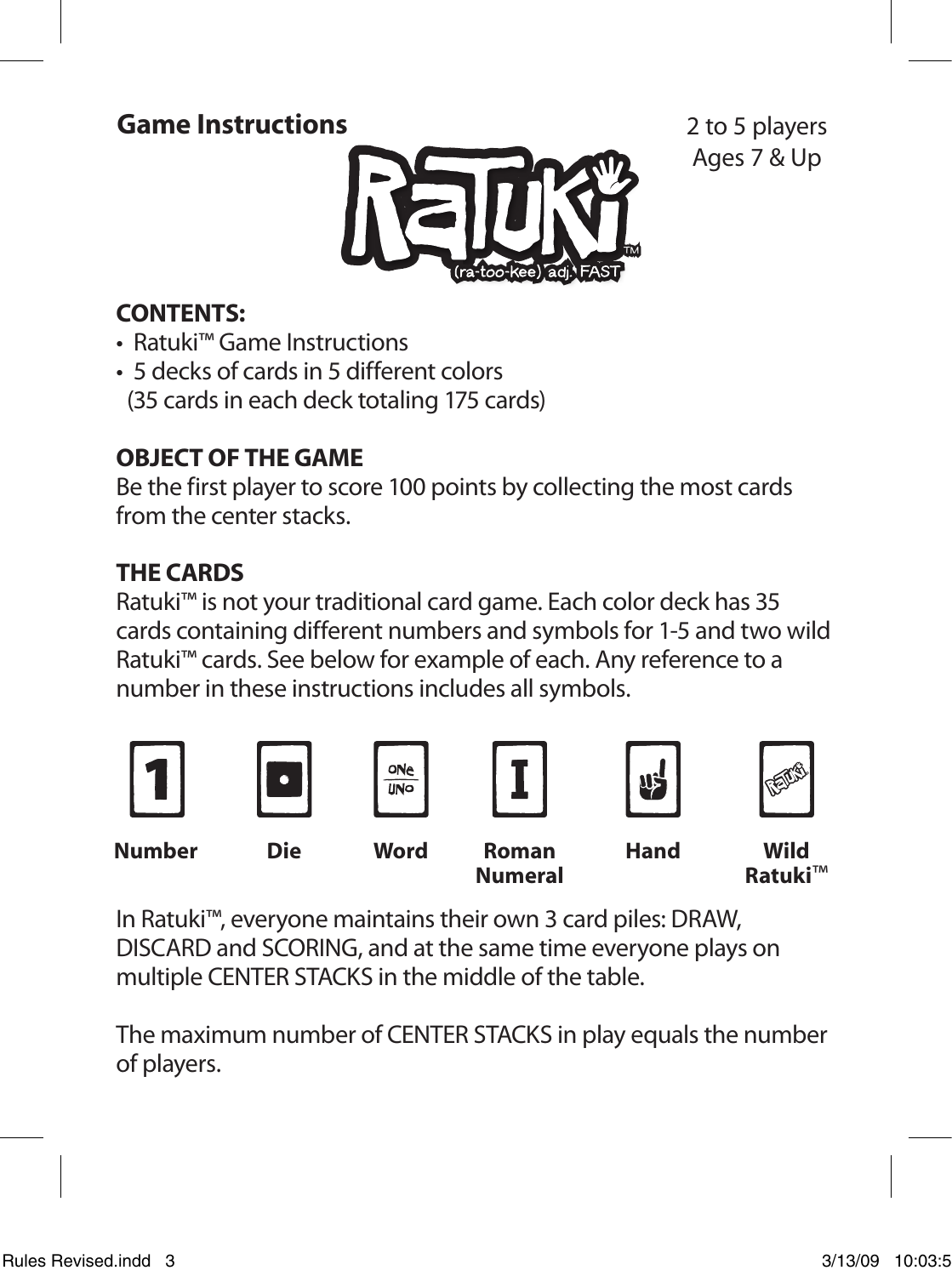#### **PLAYER CARD PILES**

A) Your **DRAW pile** is your color deck of cards. It's placed face down in front of you.

B) Your **DISCARD pile** is for cards you cannot or wish not to use. As you play, this pile is next to your DRAW pile. If you cannot play a card in your hand, then discard face down into your DISCARD pile and draw a new card. Once you use all of the cards in your DRAW pile, your DISCARD pile becomes your new DRAW pile.

# **Example of a 3 Player Game C** Player Player **B A Center Stacks A B C <sup>A</sup> <sup>B</sup> <sup>C</sup> NOTE: Make sure you keep your piles separate.**

C) Your **SCORING pile** comes from the CENTER STACKS, which you take during play and collect for scoring. As you play, keep your SCORING pile away from your DRAW and DISCARD piles.

## **CENTER STACKS**

Everyone plays on all CENTER STACKS. These are stacks of cards that you and other players create, play on and take to score points.

Once the number of CENTER STACKS equals the number of players, no more CENTER STACKS can be created, until one gets taken and someone plays a "1" to start a new stack. Sometimes the number of CENTER STACKS is less than the number of players.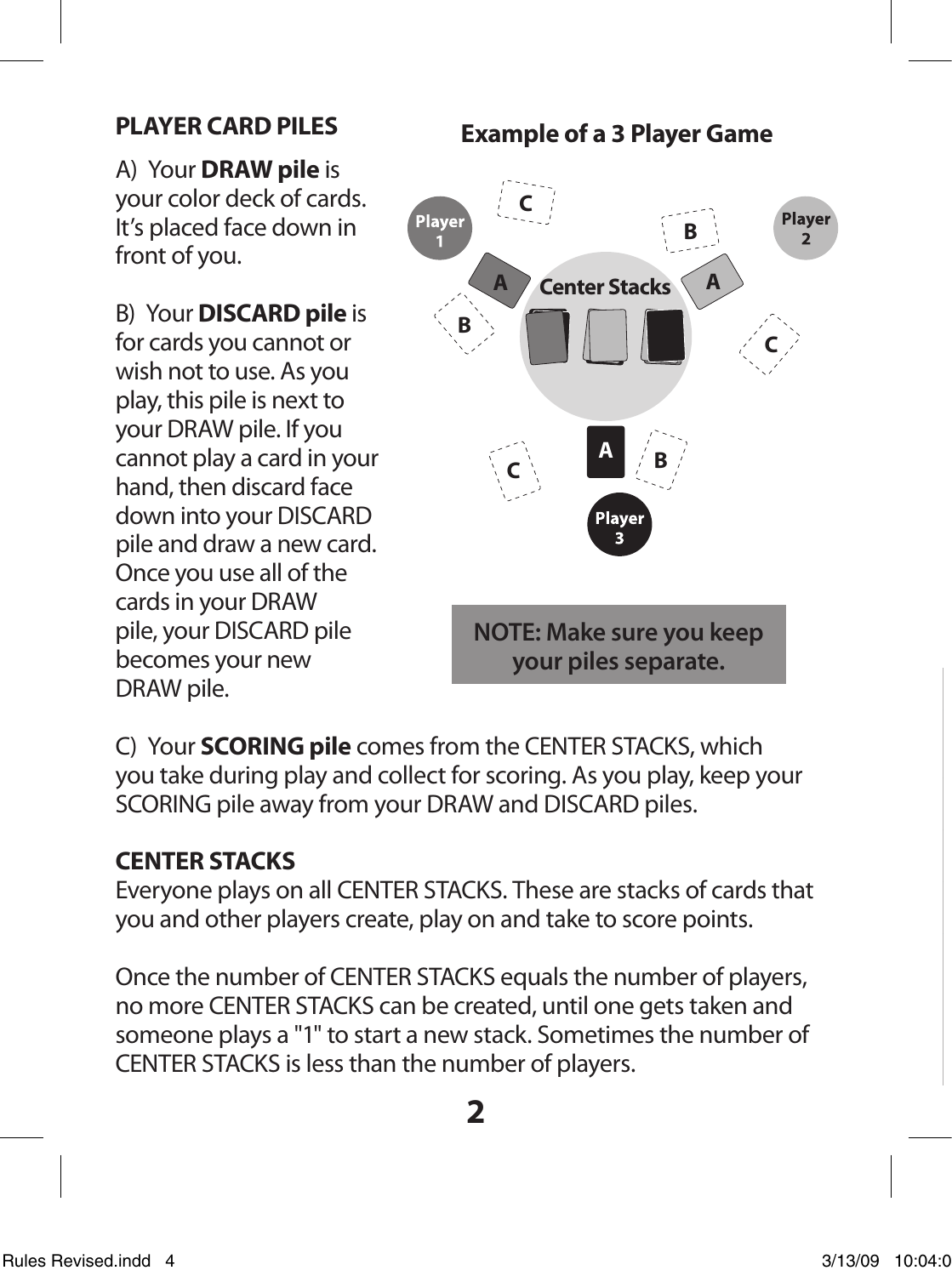## **LET'S PLAY!**

- Pick a scorekeeper. Grab a pen and paper for scoring.
- Each player chooses a color deck. Set aside unused decks.
- Shuffle your deck and place face down directly in front of you. Your deck is now your DRAW pile.
- Each player draws three cards from their DRAW pile.
- When all players are ready, everyone shouts "RATUKI!" to begin play.
- Instead of taking turns, everyone plays at the same time.

**Starting a CENTER STACK:** Any player can play a "1" card of any type (number, roman numeral, die, etc.). It is not required that every player start a CENTER STACK to be able to play, and a player can start more than one CENTER STACK.

**Playing on a CENTER STACK:** Once any "1" card is played, a CENTER STACK is in play for everyone. All players play their cards simultaneously on any stack. You do not need to match symbols or colors. Cards are played in ascending or descending (up or down), sequential order. See below for how each card can be played:

| <b>CARD TYPE</b>             | <b>CARD RULE</b>                                                             | <b>OTY IN DECK</b> |
|------------------------------|------------------------------------------------------------------------------|--------------------|
| "1" $C$ ards                 | Starts a center stack.<br>Can be played on "2" cards.                        |                    |
| "2" Cards                    | Can be played on "1" and "3" cards.                                          | 8                  |
| "3" Cards                    | Can be played on "2" and "4" cards.                                          | 8                  |
| "4" Cards                    | Can be played on "3" cards.                                                  | 5                  |
| "5" Cards                    | Can be played on "4" cards.<br>Takes a center stack.                         | 5                  |
| Ratuki™<br><b>Wild Cards</b> | Wild Card. Can be played on any<br>number. Takes a center stack at any time. |                    |